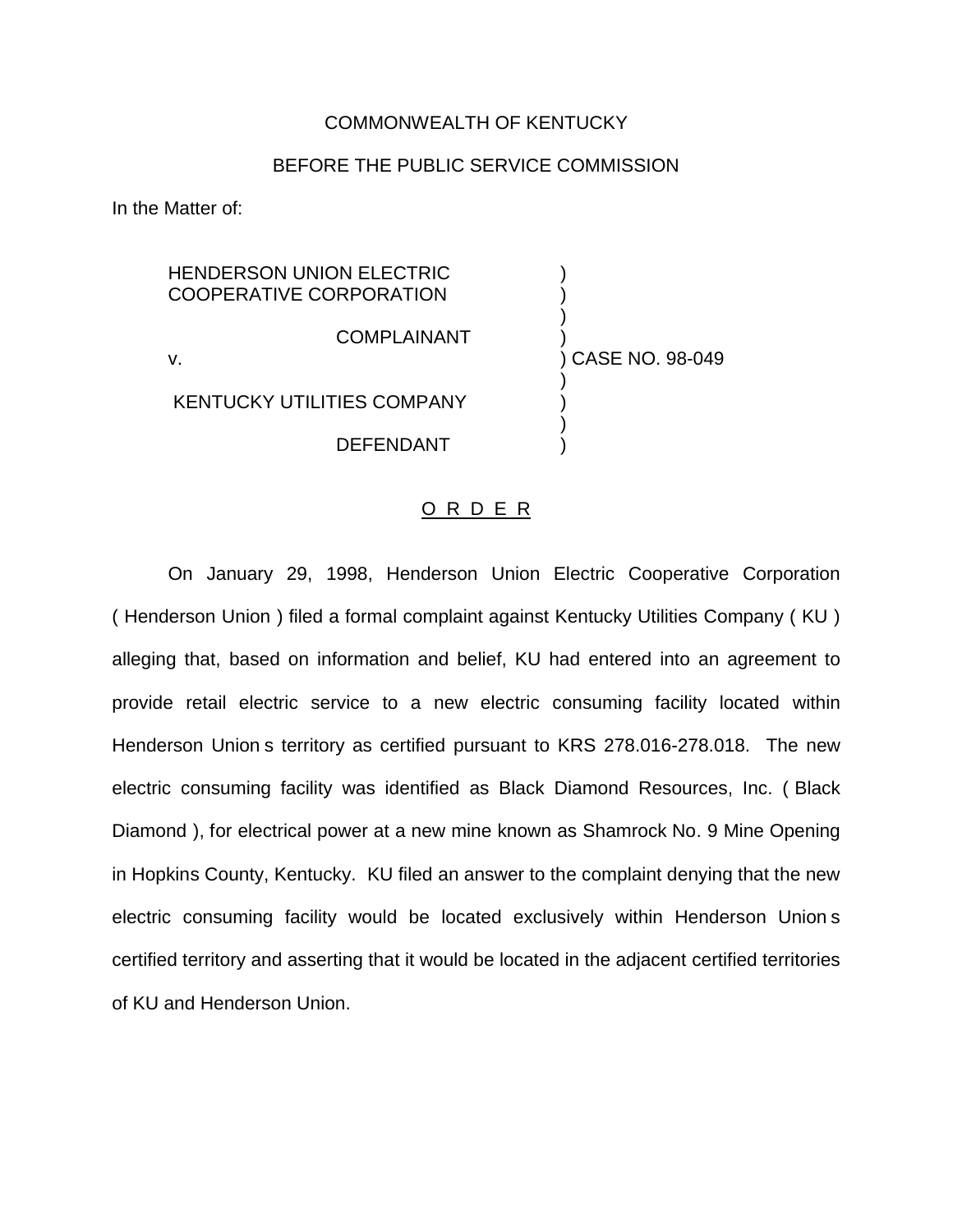An informal conference was held at the Commission s offices on June 19, 1998. A procedural schedule was entered, but it was held in abeyance when Henderson Union and KU requested an extended opportunity to discuss a settlement. Henderson Union and KU eventually filed on February 18, 1999, a Settlement Agreement which is intended to be a full and complete resolution of the issues raised in this case.

The Settlement Agreement provides that as between KU and Henderson Union, KU shall be the exclusive provider of retail electric service to the electric consuming facilities of Black Diamond or its affiliates, successors, or assigns, relating to or required for mining the coal reserves in Hopkins and Webster counties, Kentucky and as depicted on a territorial map appended to the Settlement Agreement. The Settlement Agreement further provides that the stipulation is not intended to allocate service territories but is limited to an allocation of one consumer, Black Diamond.

Black Diamond filed a motion to intervene and a coal reserve development map, along with a request that the map be afforded confidential protection. However, Black Diamond subsequently filed a notice on March 24, 1999 requesting to withdraw its intervention and the return of its map on the basis of the Settlement Agreement.

Based on the Settlement Agreement and being sufficiently advised, the Commission finds that the allocation to KU of the electric consuming facilities of Black Diamond as more fully described within the Settlement Agreement will result in the orderly development of retail electric service, avoid wasteful duplication of distribution facilities, avoid unnecessary encumbering of the landscape, prevent the waste of materials and natural resources, promote the public convenience and necessity, and

-2-